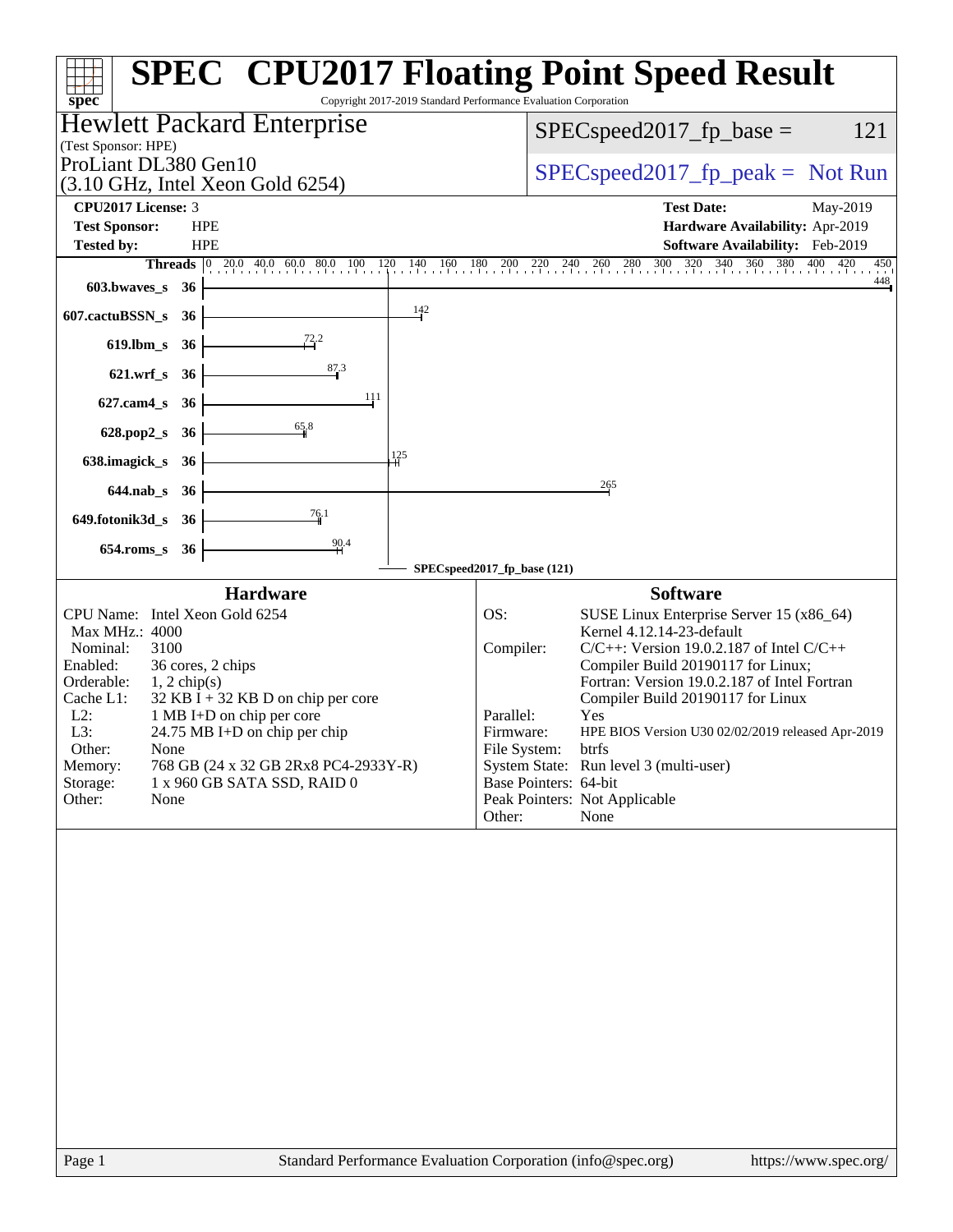# **[SPEC CPU2017 Floating Point Speed Result](http://www.spec.org/auto/cpu2017/Docs/result-fields.html#SPECCPU2017FloatingPointSpeedResult)**

Copyright 2017-2019 Standard Performance Evaluation Corporation

### Hewlett Packard Enterprise

#### (Test Sponsor: HPE)

(3.10 GHz, Intel Xeon Gold 6254)

 $SPEC speed2017_f p\_base = 121$ 

## ProLiant DL380 Gen10  $SPEC speed2017$  fp\_peak = Not Run

**[spec](http://www.spec.org/)**

**[CPU2017 License:](http://www.spec.org/auto/cpu2017/Docs/result-fields.html#CPU2017License)** 3 **[Test Date:](http://www.spec.org/auto/cpu2017/Docs/result-fields.html#TestDate)** May-2019 **[Test Sponsor:](http://www.spec.org/auto/cpu2017/Docs/result-fields.html#TestSponsor)** HPE **[Hardware Availability:](http://www.spec.org/auto/cpu2017/Docs/result-fields.html#HardwareAvailability)** Apr-2019 **[Tested by:](http://www.spec.org/auto/cpu2017/Docs/result-fields.html#Testedby)** HPE **[Software Availability:](http://www.spec.org/auto/cpu2017/Docs/result-fields.html#SoftwareAvailability)** Feb-2019

#### **[Results Table](http://www.spec.org/auto/cpu2017/Docs/result-fields.html#ResultsTable)**

|                                   | <b>Base</b>                |                |                |                |            | <b>Peak</b>    |       |                |                |              |                |              |                |              |
|-----------------------------------|----------------------------|----------------|----------------|----------------|------------|----------------|-------|----------------|----------------|--------------|----------------|--------------|----------------|--------------|
| <b>Benchmark</b>                  | <b>Threads</b>             | <b>Seconds</b> | Ratio          | <b>Seconds</b> | Ratio      | <b>Seconds</b> | Ratio | <b>Threads</b> | <b>Seconds</b> | <b>Ratio</b> | <b>Seconds</b> | <b>Ratio</b> | <b>Seconds</b> | <b>Ratio</b> |
| 603.bwayes_s                      | 36                         | 131            | 449            | 132            | 448        | 132            | 448   |                |                |              |                |              |                |              |
| 607.cactuBSSN s                   | 36                         | 117            | 142            | 117            | 143        | <b>117</b>     | 142   |                |                |              |                |              |                |              |
| $619.$ lbm_s                      | 36                         | 71.9           | 72.9           | 79.2           | 66.1       | 72.5           | 72.2  |                |                |              |                |              |                |              |
| $621.wrf$ s                       | 36                         | 152            | 86.8           | 151            | 87.3       | 151            | 87.8  |                |                |              |                |              |                |              |
| $627.cam4_s$                      | 36                         | 79.8           | 111            | 79.9           | <b>111</b> | 80.3           | 110   |                |                |              |                |              |                |              |
| $628.pop2_s$                      | 36                         | 178            | 66.8           | <b>180</b>     | 65.8       | 182            | 65.4  |                |                |              |                |              |                |              |
| 638.imagick_s                     | 36                         | 115            | 125            | 119            | 121        | 113            | 128   |                |                |              |                |              |                |              |
| $644$ .nab s                      | 36                         | 66.0           | 265            | 66.0           | 265        | 66.0           | 265   |                |                |              |                |              |                |              |
| 649.fotonik3d s                   | 36                         | 121            | 75.4           | 120            | 76.1       | 119            | 76.5  |                |                |              |                |              |                |              |
| $654$ .roms s                     | 36                         | 174            | 90.4           | 174            | 90.6       | 180            | 87.6  |                |                |              |                |              |                |              |
| $SPEC speed2017$ fp base =<br>121 |                            |                |                |                |            |                |       |                |                |              |                |              |                |              |
|                                   | $SPECspeed2017_fp\_peak =$ |                | <b>Not Run</b> |                |            |                |       |                |                |              |                |              |                |              |

Results appear in the [order in which they were run.](http://www.spec.org/auto/cpu2017/Docs/result-fields.html#RunOrder) Bold underlined text [indicates a median measurement](http://www.spec.org/auto/cpu2017/Docs/result-fields.html#Median).

#### **[Operating System Notes](http://www.spec.org/auto/cpu2017/Docs/result-fields.html#OperatingSystemNotes)**

 Stack size set to unlimited using "ulimit -s unlimited" Transparent Huge Pages enabled by default Prior to runcpu invocation Filesystem page cache synced and cleared with: sync; echo 3> /proc/sys/vm/drop\_caches

#### **[General Notes](http://www.spec.org/auto/cpu2017/Docs/result-fields.html#GeneralNotes)**

Environment variables set by runcpu before the start of the run:  $KMP$  AFFINITY = "granularity=fine, scatter" LD\_LIBRARY\_PATH = "/home/cpu2017/lib/ia32:/home/cpu2017/lib/intel64" OMP\_STACKSIZE = "192M"

 Binaries compiled on a system with 1x Intel Core i9-7900X CPU + 32GB RAM memory using Redhat Enterprise Linux 7.5 NA: The test sponsor attests, as of date of publication, that CVE-2017-5754 (Meltdown) is mitigated in the system as tested and documented. Yes: The test sponsor attests, as of date of publication, that CVE-2017-5753 (Spectre variant 1) is mitigated in the system as tested and documented. Yes: The test sponsor attests, as of date of publication, that CVE-2017-5715 (Spectre variant 2) is mitigated in the system as tested and documented.

#### **[Platform Notes](http://www.spec.org/auto/cpu2017/Docs/result-fields.html#PlatformNotes)**

BIOS Configuration: Hyper-Threading set to Disabled Thermal Configuration set to Maximum Cooling

**(Continued on next page)**

Page 2 Standard Performance Evaluation Corporation [\(info@spec.org\)](mailto:info@spec.org) <https://www.spec.org/>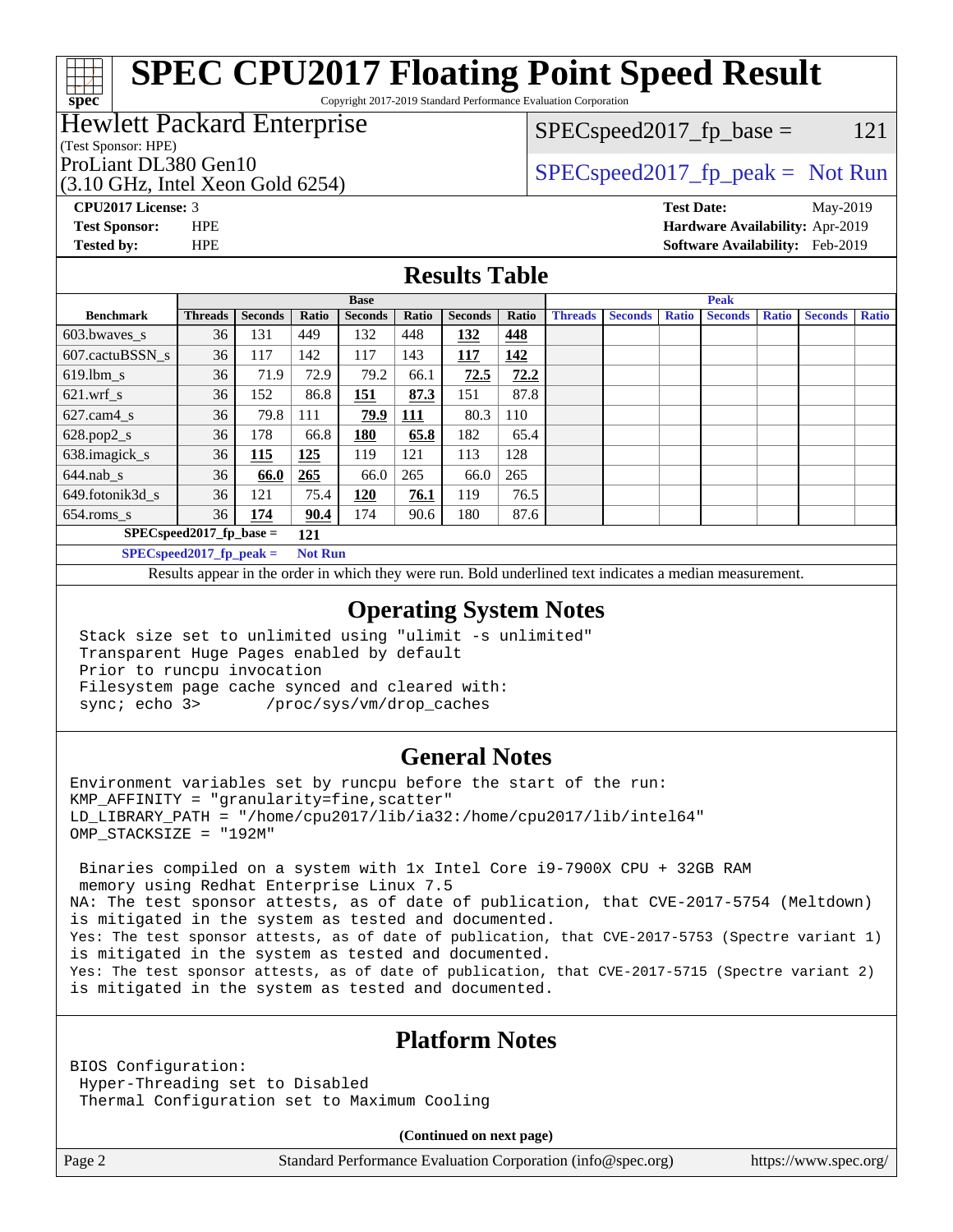# **[SPEC CPU2017 Floating Point Speed Result](http://www.spec.org/auto/cpu2017/Docs/result-fields.html#SPECCPU2017FloatingPointSpeedResult)**

Copyright 2017-2019 Standard Performance Evaluation Corporation

### Hewlett Packard Enterprise

 $SPEC speed2017_f p\_base = 121$ 

# (Test Sponsor: HPE)

(3.10 GHz, Intel Xeon Gold 6254)

ProLiant DL380 Gen10  $SPEC speed2017$  [p\_peak = Not Run

**[spec](http://www.spec.org/)**

**[CPU2017 License:](http://www.spec.org/auto/cpu2017/Docs/result-fields.html#CPU2017License)** 3 **[Test Date:](http://www.spec.org/auto/cpu2017/Docs/result-fields.html#TestDate)** May-2019 **[Test Sponsor:](http://www.spec.org/auto/cpu2017/Docs/result-fields.html#TestSponsor)** HPE **[Hardware Availability:](http://www.spec.org/auto/cpu2017/Docs/result-fields.html#HardwareAvailability)** Apr-2019 **[Tested by:](http://www.spec.org/auto/cpu2017/Docs/result-fields.html#Testedby)** HPE **[Software Availability:](http://www.spec.org/auto/cpu2017/Docs/result-fields.html#SoftwareAvailability)** Feb-2019

#### **[Platform Notes \(Continued\)](http://www.spec.org/auto/cpu2017/Docs/result-fields.html#PlatformNotes)**

Page 3 Standard Performance Evaluation Corporation [\(info@spec.org\)](mailto:info@spec.org) <https://www.spec.org/> Memory Patrol Scrubbing set to Disabled LLC Prefetch set to Enabled LLC Dead Line Allocation set to Disabled Enhanced Processor Performance set to Enabled Workload Profile set to General Peak Frequency Compute Energy/Performance Bias set to Balanced Power Workload Profile set to Custom Numa Group Size Optimization set to Flat Sysinfo program /home/cpu2017/bin/sysinfo Rev: r5974 of 2018-05-19 9bcde8f2999c33d61f64985e45859ea9 running on dl380-clx-sles15hs Tue May 21 19:17:27 2019 SUT (System Under Test) info as seen by some common utilities. For more information on this section, see <https://www.spec.org/cpu2017/Docs/config.html#sysinfo> From /proc/cpuinfo model name : Intel(R) Xeon(R) Gold 6254 CPU @ 3.10GHz 2 "physical id"s (chips) 36 "processors" cores, siblings (Caution: counting these is hw and system dependent. The following excerpts from /proc/cpuinfo might not be reliable. Use with caution.) cpu cores : 18 siblings : 18 physical 0: cores 0 1 2 3 4 8 9 10 11 16 17 18 19 20 24 25 26 27 physical 1: cores 0 1 2 3 4 8 9 10 11 16 17 18 19 20 24 25 26 27 From lscpu: Architecture: x86\_64 CPU op-mode(s): 32-bit, 64-bit Byte Order: Little Endian CPU(s): 36 On-line CPU(s) list: 0-35 Thread(s) per core: 1 Core(s) per socket: 18 Socket(s): 2 NUMA node(s): 2 Vendor ID: GenuineIntel CPU family: 6 Model: 85 Model name: Intel(R) Xeon(R) Gold 6254 CPU @ 3.10GHz Stepping: CPU MHz: 3100.000 BogoMIPS: 6200.00 Virtualization: VT-x L1d cache: 32K L1i cache: 32K **(Continued on next page)**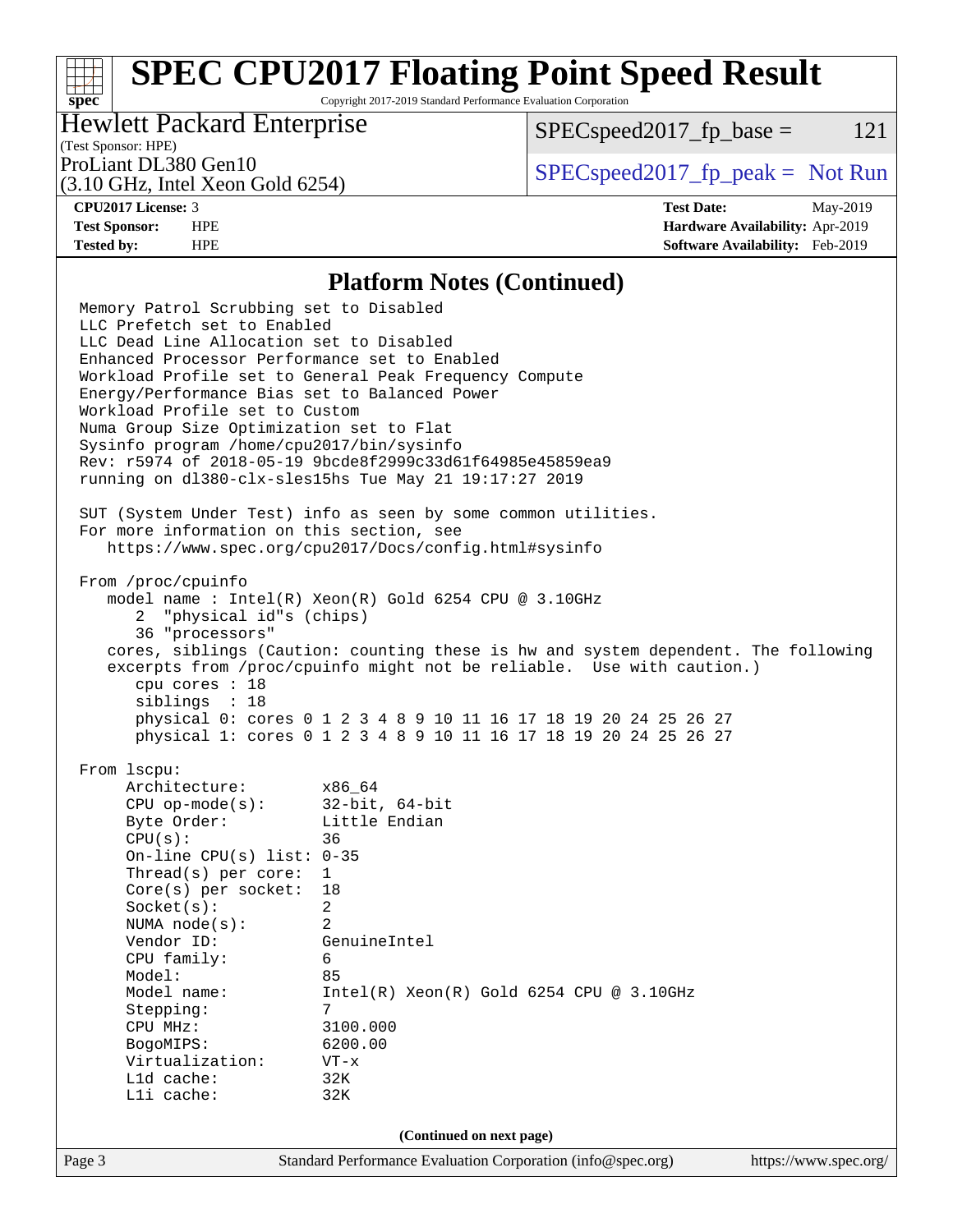#### Page 4 Standard Performance Evaluation Corporation [\(info@spec.org\)](mailto:info@spec.org) <https://www.spec.org/> **[spec](http://www.spec.org/) [SPEC CPU2017 Floating Point Speed Result](http://www.spec.org/auto/cpu2017/Docs/result-fields.html#SPECCPU2017FloatingPointSpeedResult)** Copyright 2017-2019 Standard Performance Evaluation Corporation (Test Sponsor: HPE) Hewlett Packard Enterprise (3.10 GHz, Intel Xeon Gold 6254) ProLiant DL380 Gen10  $SPEC speed2017$  [p\_peak = Not Run  $SPEC speed2017_f p\_base = 121$ **[CPU2017 License:](http://www.spec.org/auto/cpu2017/Docs/result-fields.html#CPU2017License)** 3 **[Test Date:](http://www.spec.org/auto/cpu2017/Docs/result-fields.html#TestDate)** May-2019 **[Test Sponsor:](http://www.spec.org/auto/cpu2017/Docs/result-fields.html#TestSponsor)** HPE **[Hardware Availability:](http://www.spec.org/auto/cpu2017/Docs/result-fields.html#HardwareAvailability)** Apr-2019 **[Tested by:](http://www.spec.org/auto/cpu2017/Docs/result-fields.html#Testedby)** HPE **[Software Availability:](http://www.spec.org/auto/cpu2017/Docs/result-fields.html#SoftwareAvailability)** Feb-2019 **[Platform Notes \(Continued\)](http://www.spec.org/auto/cpu2017/Docs/result-fields.html#PlatformNotes)** L2 cache: 1024K L3 cache: 25344K NUMA node0 CPU(s): 0-17 NUMA node1 CPU(s): 18-35 Flags: fpu vme de pse tsc msr pae mce cx8 apic sep mtrr pge mca cmov pat pse36 clflush dts acpi mmx fxsr sse sse2 ss ht tm pbe syscall nx pdpe1gb rdtscp lm constant\_tsc art arch\_perfmon pebs bts rep\_good nopl xtopology nonstop\_tsc cpuid aperfmperf tsc\_known\_freq pni pclmulqdq dtes64 monitor ds\_cpl vmx smx est tm2 ssse3 sdbg fma cx16 xtpr pdcm pcid dca sse4\_1 sse4\_2 x2apic movbe popcnt tsc\_deadline\_timer aes xsave avx f16c rdrand lahf\_lm abm 3dnowprefetch cpuid\_fault epb cat\_l3 cdp\_l3 invpcid\_single intel\_ppin mba tpr\_shadow vnmi flexpriority ept vpid fsgsbase tsc\_adjust bmi1 hle avx2 smep bmi2 erms invpcid rtm cqm mpx rdt\_a avx512f avx512dq rdseed adx smap clflushopt clwb intel\_pt avx512cd avx512bw avx512vl xsaveopt xsavec xgetbv1 xsaves cqm\_llc cqm\_occup\_llc cqm\_mbm\_total cqm\_mbm\_local ibpb ibrs stibp dtherm ida arat pln pts pku ospke avx512\_vnni arch\_capabilities ssbd /proc/cpuinfo cache data cache size : 25344 KB From numactl --hardware WARNING: a numactl 'node' might or might not correspond to a physical chip. available: 2 nodes (0-1) node 0 cpus: 0 1 2 3 4 5 6 7 8 9 10 11 12 13 14 15 16 17 node 0 size: 386553 MB node 0 free: 383296 MB node 1 cpus: 18 19 20 21 22 23 24 25 26 27 28 29 30 31 32 33 34 35 node 1 size: 386870 MB node 1 free: 384958 MB node distances: node 0 1 0: 10 21 1: 21 10 From /proc/meminfo MemTotal: 791986340 kB HugePages\_Total: 0 Hugepagesize: 2048 kB From /etc/\*release\* /etc/\*version\* os-release: NAME="SLES" VERSION="15" VERSION\_ID="15" PRETTY\_NAME="SUSE Linux Enterprise Server 15" ID="sles" ID\_LIKE="suse" ANSI\_COLOR="0;32" **(Continued on next page)**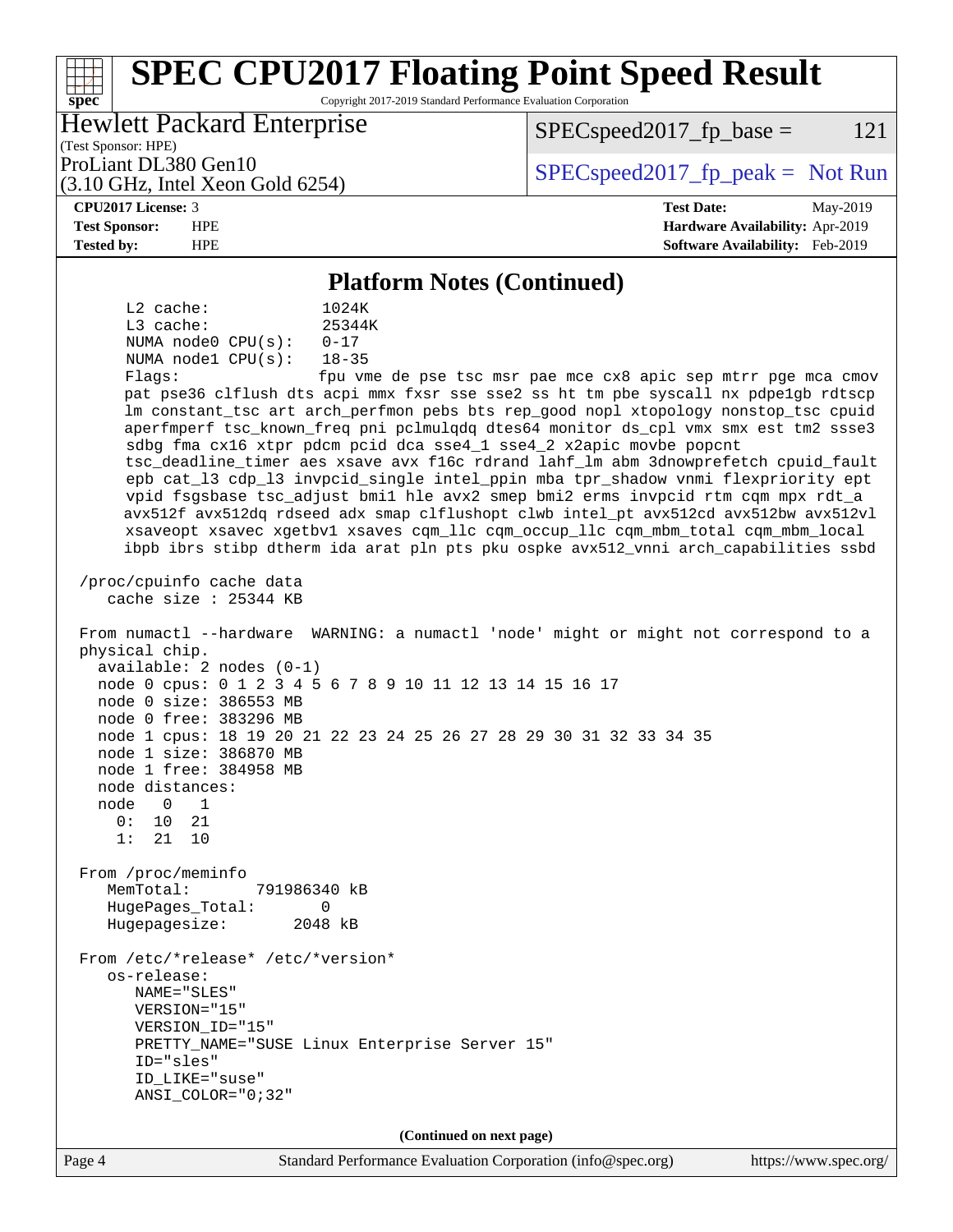#### **[spec](http://www.spec.org/) [SPEC CPU2017 Floating Point Speed Result](http://www.spec.org/auto/cpu2017/Docs/result-fields.html#SPECCPU2017FloatingPointSpeedResult)** Copyright 2017-2019 Standard Performance Evaluation Corporation Hewlett Packard Enterprise  $SPEC speed2017_fp\_base = 121$

(Test Sponsor: HPE)

(3.10 GHz, Intel Xeon Gold 6254)

ProLiant DL380 Gen10  $SPEC speed2017_f$   $p\_peak = Not Run$ 

**[CPU2017 License:](http://www.spec.org/auto/cpu2017/Docs/result-fields.html#CPU2017License)** 3 **[Test Date:](http://www.spec.org/auto/cpu2017/Docs/result-fields.html#TestDate)** May-2019 **[Test Sponsor:](http://www.spec.org/auto/cpu2017/Docs/result-fields.html#TestSponsor)** HPE **[Hardware Availability:](http://www.spec.org/auto/cpu2017/Docs/result-fields.html#HardwareAvailability)** Apr-2019 **[Tested by:](http://www.spec.org/auto/cpu2017/Docs/result-fields.html#Testedby)** HPE **[Software Availability:](http://www.spec.org/auto/cpu2017/Docs/result-fields.html#SoftwareAvailability)** Feb-2019

#### **[Platform Notes \(Continued\)](http://www.spec.org/auto/cpu2017/Docs/result-fields.html#PlatformNotes)**

CPE\_NAME="cpe:/o:suse:sles:15"

uname -a:

 Linux dl380-clx-sles15hs 4.12.14-23-default #1 SMP Tue May 29 21:04:44 UTC 2018 (cd0437b) x86\_64 x86\_64 x86\_64 GNU/Linux

Kernel self-reported vulnerability status:

 CVE-2017-5754 (Meltdown): Not affected CVE-2017-5753 (Spectre variant 1): Mitigation: \_\_user pointer sanitization CVE-2017-5715 (Spectre variant 2): Mitigation: Indirect Branch Restricted Speculation, IBPB, IBRS\_FW

run-level 3 May 21 16:57

 SPEC is set to: /home/cpu2017 Filesystem Type Size Used Avail Use% Mounted on /dev/sda3 xfs 476G 99G 378G 21% /home

 Additional information from dmidecode follows. WARNING: Use caution when you interpret this section. The 'dmidecode' program reads system data which is "intended to allow hardware to be accurately determined", but the intent may not be met, as there are frequent changes to hardware, firmware, and the "DMTF SMBIOS" standard. BIOS HPE U30 02/02/2019 Memory:

24x UNKNOWN NOT AVAILABLE 32 GB 2 rank 2933

(End of data from sysinfo program)

#### **[Compiler Version Notes](http://www.spec.org/auto/cpu2017/Docs/result-fields.html#CompilerVersionNotes)**

============================================================================== CC 619.lbm\_s(base) 638.imagick\_s(base) 644.nab\_s(base) ------------------------------------------------------------------------------ Intel(R) C Intel(R) 64 Compiler for applications running on Intel(R) 64, Version 19.0.2.187 Build 20190117 Copyright (C) 1985-2019 Intel Corporation. All rights reserved. ------------------------------------------------------------------------------ ============================================================================== FC 607.cactuBSSN\_s(base) ------------------------------------------------------------------------------ Intel(R)  $C++$  Intel(R) 64 Compiler for applications running on Intel(R) 64, Version 19.0.2.187 Build 20190117 Copyright (C) 1985-2019 Intel Corporation. All rights reserved. Intel(R) C Intel(R) 64 Compiler for applications running on Intel(R)  $64$ , **(Continued on next page)**

Page 5 Standard Performance Evaluation Corporation [\(info@spec.org\)](mailto:info@spec.org) <https://www.spec.org/>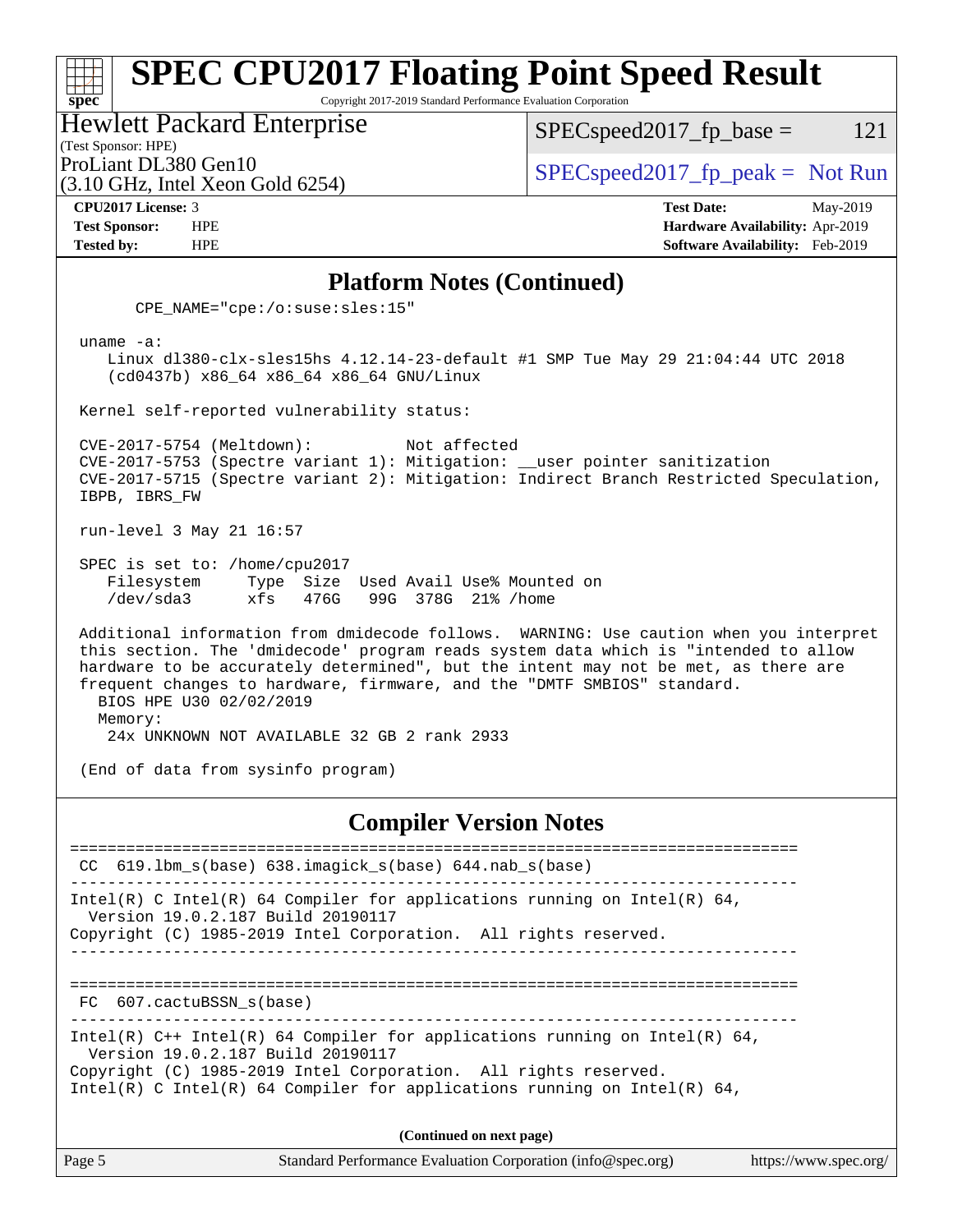#### **[spec](http://www.spec.org/) [SPEC CPU2017 Floating Point Speed Result](http://www.spec.org/auto/cpu2017/Docs/result-fields.html#SPECCPU2017FloatingPointSpeedResult)** Copyright 2017-2019 Standard Performance Evaluation Corporation

## Hewlett Packard Enterprise

 $SPEC speed2017_fp\_base = 121$ 

# (Test Sponsor: HPE)

(3.10 GHz, Intel Xeon Gold 6254)

ProLiant DL380 Gen10<br>  $SPECspeed2017_fp\_peak = Not Run$ 

**[CPU2017 License:](http://www.spec.org/auto/cpu2017/Docs/result-fields.html#CPU2017License)** 3 **[Test Date:](http://www.spec.org/auto/cpu2017/Docs/result-fields.html#TestDate)** May-2019 **[Test Sponsor:](http://www.spec.org/auto/cpu2017/Docs/result-fields.html#TestSponsor)** HPE **[Hardware Availability:](http://www.spec.org/auto/cpu2017/Docs/result-fields.html#HardwareAvailability)** Apr-2019 **[Tested by:](http://www.spec.org/auto/cpu2017/Docs/result-fields.html#Testedby)** HPE **[Software Availability:](http://www.spec.org/auto/cpu2017/Docs/result-fields.html#SoftwareAvailability)** Feb-2019

#### **[Compiler Version Notes \(Continued\)](http://www.spec.org/auto/cpu2017/Docs/result-fields.html#CompilerVersionNotes)**

| Version 19.0.2.187 Build 20190117<br>Copyright (C) 1985-2019 Intel Corporation. All rights reserved.<br>Intel(R) Fortran Intel(R) 64 Compiler for applications running on Intel(R)<br>64, Version 19.0.2.187 Build 20190117                                                                                                                                                  |
|------------------------------------------------------------------------------------------------------------------------------------------------------------------------------------------------------------------------------------------------------------------------------------------------------------------------------------------------------------------------------|
| Copyright (C) 1985-2019 Intel Corporation. All rights reserved.                                                                                                                                                                                                                                                                                                              |
| FC 603.bwaves_s(base) 649.fotonik3d_s(base) 654.roms_s(base)                                                                                                                                                                                                                                                                                                                 |
| Intel(R) Fortran Intel(R) 64 Compiler for applications running on Intel(R)<br>64, Version 19.0.2.187 Build 20190117<br>Copyright (C) 1985-2019 Intel Corporation. All rights reserved.                                                                                                                                                                                       |
| CC $621.$ wrf $s(base)$ $627.$ cam4 $s(base)$ $628.$ pop2 $s(base)$                                                                                                                                                                                                                                                                                                          |
| $Intel(R)$ Fortran Intel(R) 64 Compiler for applications running on Intel(R)<br>64, Version 19.0.2.187 Build 20190117<br>Copyright (C) 1985-2019 Intel Corporation. All rights reserved.<br>Intel(R) C Intel(R) 64 Compiler for applications running on Intel(R) 64,<br>Version 19.0.2.187 Build 20190117<br>Copyright (C) 1985-2019 Intel Corporation. All rights reserved. |

# **[Base Compiler Invocation](http://www.spec.org/auto/cpu2017/Docs/result-fields.html#BaseCompilerInvocation)**

[C benchmarks](http://www.spec.org/auto/cpu2017/Docs/result-fields.html#Cbenchmarks): [icc -m64 -std=c11](http://www.spec.org/cpu2017/results/res2019q3/cpu2017-20190624-15575.flags.html#user_CCbase_intel_icc_64bit_c11_33ee0cdaae7deeeab2a9725423ba97205ce30f63b9926c2519791662299b76a0318f32ddfffdc46587804de3178b4f9328c46fa7c2b0cd779d7a61945c91cd35)

[Fortran benchmarks](http://www.spec.org/auto/cpu2017/Docs/result-fields.html#Fortranbenchmarks): [ifort -m64](http://www.spec.org/cpu2017/results/res2019q3/cpu2017-20190624-15575.flags.html#user_FCbase_intel_ifort_64bit_24f2bb282fbaeffd6157abe4f878425411749daecae9a33200eee2bee2fe76f3b89351d69a8130dd5949958ce389cf37ff59a95e7a40d588e8d3a57e0c3fd751)

[Benchmarks using both Fortran and C](http://www.spec.org/auto/cpu2017/Docs/result-fields.html#BenchmarksusingbothFortranandC): [ifort -m64](http://www.spec.org/cpu2017/results/res2019q3/cpu2017-20190624-15575.flags.html#user_CC_FCbase_intel_ifort_64bit_24f2bb282fbaeffd6157abe4f878425411749daecae9a33200eee2bee2fe76f3b89351d69a8130dd5949958ce389cf37ff59a95e7a40d588e8d3a57e0c3fd751) [icc -m64 -std=c11](http://www.spec.org/cpu2017/results/res2019q3/cpu2017-20190624-15575.flags.html#user_CC_FCbase_intel_icc_64bit_c11_33ee0cdaae7deeeab2a9725423ba97205ce30f63b9926c2519791662299b76a0318f32ddfffdc46587804de3178b4f9328c46fa7c2b0cd779d7a61945c91cd35)

[Benchmarks using Fortran, C, and C++:](http://www.spec.org/auto/cpu2017/Docs/result-fields.html#BenchmarksusingFortranCandCXX) [icpc -m64](http://www.spec.org/cpu2017/results/res2019q3/cpu2017-20190624-15575.flags.html#user_CC_CXX_FCbase_intel_icpc_64bit_4ecb2543ae3f1412ef961e0650ca070fec7b7afdcd6ed48761b84423119d1bf6bdf5cad15b44d48e7256388bc77273b966e5eb805aefd121eb22e9299b2ec9d9) [icc -m64 -std=c11](http://www.spec.org/cpu2017/results/res2019q3/cpu2017-20190624-15575.flags.html#user_CC_CXX_FCbase_intel_icc_64bit_c11_33ee0cdaae7deeeab2a9725423ba97205ce30f63b9926c2519791662299b76a0318f32ddfffdc46587804de3178b4f9328c46fa7c2b0cd779d7a61945c91cd35) [ifort -m64](http://www.spec.org/cpu2017/results/res2019q3/cpu2017-20190624-15575.flags.html#user_CC_CXX_FCbase_intel_ifort_64bit_24f2bb282fbaeffd6157abe4f878425411749daecae9a33200eee2bee2fe76f3b89351d69a8130dd5949958ce389cf37ff59a95e7a40d588e8d3a57e0c3fd751)

## **[Base Portability Flags](http://www.spec.org/auto/cpu2017/Docs/result-fields.html#BasePortabilityFlags)**

603.bwaves\_s: [-DSPEC\\_LP64](http://www.spec.org/cpu2017/results/res2019q3/cpu2017-20190624-15575.flags.html#suite_basePORTABILITY603_bwaves_s_DSPEC_LP64)

**(Continued on next page)**

Page 6 Standard Performance Evaluation Corporation [\(info@spec.org\)](mailto:info@spec.org) <https://www.spec.org/>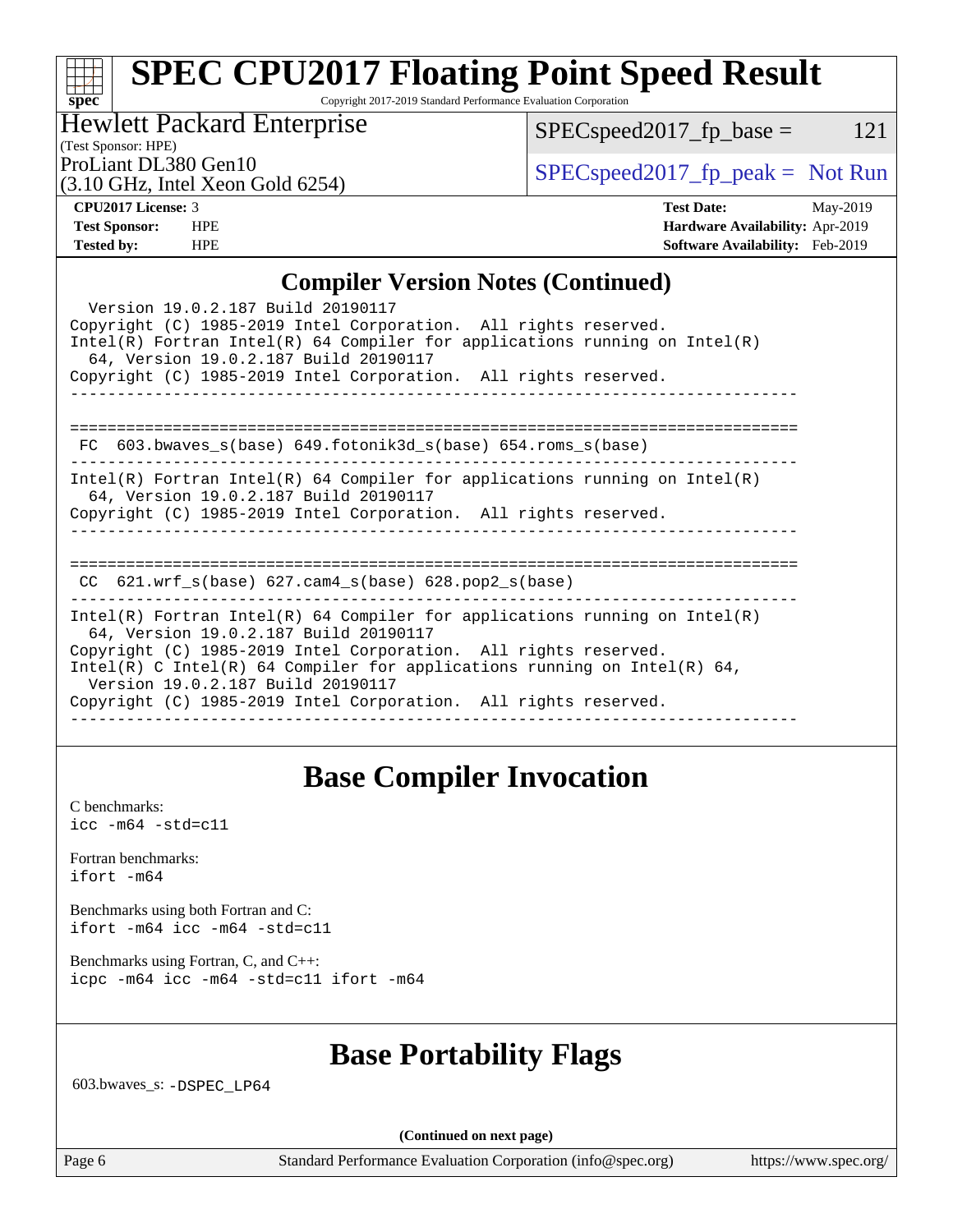# **[SPEC CPU2017 Floating Point Speed Result](http://www.spec.org/auto/cpu2017/Docs/result-fields.html#SPECCPU2017FloatingPointSpeedResult)**

Copyright 2017-2019 Standard Performance Evaluation Corporation

### Hewlett Packard Enterprise

 $SPEC speed2017_fp\_base = 121$ 

(Test Sponsor: HPE)

(3.10 GHz, Intel Xeon Gold 6254)

ProLiant DL380 Gen10  $SPEC speed2017$  [p\_peak = Not Run

**[spec](http://www.spec.org/)**

**[CPU2017 License:](http://www.spec.org/auto/cpu2017/Docs/result-fields.html#CPU2017License)** 3 **[Test Date:](http://www.spec.org/auto/cpu2017/Docs/result-fields.html#TestDate)** May-2019 **[Test Sponsor:](http://www.spec.org/auto/cpu2017/Docs/result-fields.html#TestSponsor)** HPE **[Hardware Availability:](http://www.spec.org/auto/cpu2017/Docs/result-fields.html#HardwareAvailability)** Apr-2019 **[Tested by:](http://www.spec.org/auto/cpu2017/Docs/result-fields.html#Testedby)** HPE **[Software Availability:](http://www.spec.org/auto/cpu2017/Docs/result-fields.html#SoftwareAvailability)** Feb-2019

# **[Base Portability Flags \(Continued\)](http://www.spec.org/auto/cpu2017/Docs/result-fields.html#BasePortabilityFlags)**

 607.cactuBSSN\_s: [-DSPEC\\_LP64](http://www.spec.org/cpu2017/results/res2019q3/cpu2017-20190624-15575.flags.html#suite_basePORTABILITY607_cactuBSSN_s_DSPEC_LP64) 619.lbm\_s: [-DSPEC\\_LP64](http://www.spec.org/cpu2017/results/res2019q3/cpu2017-20190624-15575.flags.html#suite_basePORTABILITY619_lbm_s_DSPEC_LP64) 621.wrf\_s: [-DSPEC\\_LP64](http://www.spec.org/cpu2017/results/res2019q3/cpu2017-20190624-15575.flags.html#suite_basePORTABILITY621_wrf_s_DSPEC_LP64) [-DSPEC\\_CASE\\_FLAG](http://www.spec.org/cpu2017/results/res2019q3/cpu2017-20190624-15575.flags.html#b621.wrf_s_baseCPORTABILITY_DSPEC_CASE_FLAG) [-convert big\\_endian](http://www.spec.org/cpu2017/results/res2019q3/cpu2017-20190624-15575.flags.html#user_baseFPORTABILITY621_wrf_s_convert_big_endian_c3194028bc08c63ac5d04de18c48ce6d347e4e562e8892b8bdbdc0214820426deb8554edfa529a3fb25a586e65a3d812c835984020483e7e73212c4d31a38223) 627.cam4\_s: [-DSPEC\\_LP64](http://www.spec.org/cpu2017/results/res2019q3/cpu2017-20190624-15575.flags.html#suite_basePORTABILITY627_cam4_s_DSPEC_LP64) [-DSPEC\\_CASE\\_FLAG](http://www.spec.org/cpu2017/results/res2019q3/cpu2017-20190624-15575.flags.html#b627.cam4_s_baseCPORTABILITY_DSPEC_CASE_FLAG) 628.pop2\_s: [-DSPEC\\_LP64](http://www.spec.org/cpu2017/results/res2019q3/cpu2017-20190624-15575.flags.html#suite_basePORTABILITY628_pop2_s_DSPEC_LP64) [-DSPEC\\_CASE\\_FLAG](http://www.spec.org/cpu2017/results/res2019q3/cpu2017-20190624-15575.flags.html#b628.pop2_s_baseCPORTABILITY_DSPEC_CASE_FLAG) [-convert big\\_endian](http://www.spec.org/cpu2017/results/res2019q3/cpu2017-20190624-15575.flags.html#user_baseFPORTABILITY628_pop2_s_convert_big_endian_c3194028bc08c63ac5d04de18c48ce6d347e4e562e8892b8bdbdc0214820426deb8554edfa529a3fb25a586e65a3d812c835984020483e7e73212c4d31a38223) [-assume byterecl](http://www.spec.org/cpu2017/results/res2019q3/cpu2017-20190624-15575.flags.html#user_baseFPORTABILITY628_pop2_s_assume_byterecl_7e47d18b9513cf18525430bbf0f2177aa9bf368bc7a059c09b2c06a34b53bd3447c950d3f8d6c70e3faf3a05c8557d66a5798b567902e8849adc142926523472) 638.imagick\_s: [-DSPEC\\_LP64](http://www.spec.org/cpu2017/results/res2019q3/cpu2017-20190624-15575.flags.html#suite_basePORTABILITY638_imagick_s_DSPEC_LP64) 644.nab\_s: [-DSPEC\\_LP64](http://www.spec.org/cpu2017/results/res2019q3/cpu2017-20190624-15575.flags.html#suite_basePORTABILITY644_nab_s_DSPEC_LP64) 649.fotonik3d\_s: [-DSPEC\\_LP64](http://www.spec.org/cpu2017/results/res2019q3/cpu2017-20190624-15575.flags.html#suite_basePORTABILITY649_fotonik3d_s_DSPEC_LP64) 654.roms\_s: [-DSPEC\\_LP64](http://www.spec.org/cpu2017/results/res2019q3/cpu2017-20190624-15575.flags.html#suite_basePORTABILITY654_roms_s_DSPEC_LP64)

# **[Base Optimization Flags](http://www.spec.org/auto/cpu2017/Docs/result-fields.html#BaseOptimizationFlags)**

#### [C benchmarks](http://www.spec.org/auto/cpu2017/Docs/result-fields.html#Cbenchmarks):

[-xCORE-AVX512](http://www.spec.org/cpu2017/results/res2019q3/cpu2017-20190624-15575.flags.html#user_CCbase_f-xCORE-AVX512) [-ipo](http://www.spec.org/cpu2017/results/res2019q3/cpu2017-20190624-15575.flags.html#user_CCbase_f-ipo) [-O3](http://www.spec.org/cpu2017/results/res2019q3/cpu2017-20190624-15575.flags.html#user_CCbase_f-O3) [-no-prec-div](http://www.spec.org/cpu2017/results/res2019q3/cpu2017-20190624-15575.flags.html#user_CCbase_f-no-prec-div) [-qopt-prefetch](http://www.spec.org/cpu2017/results/res2019q3/cpu2017-20190624-15575.flags.html#user_CCbase_f-qopt-prefetch)

[-ffinite-math-only](http://www.spec.org/cpu2017/results/res2019q3/cpu2017-20190624-15575.flags.html#user_CCbase_f_finite_math_only_cb91587bd2077682c4b38af759c288ed7c732db004271a9512da14a4f8007909a5f1427ecbf1a0fb78ff2a814402c6114ac565ca162485bbcae155b5e4258871) [-qopt-mem-layout-trans=4](http://www.spec.org/cpu2017/results/res2019q3/cpu2017-20190624-15575.flags.html#user_CCbase_f-qopt-mem-layout-trans_fa39e755916c150a61361b7846f310bcdf6f04e385ef281cadf3647acec3f0ae266d1a1d22d972a7087a248fd4e6ca390a3634700869573d231a252c784941a8) [-qopenmp](http://www.spec.org/cpu2017/results/res2019q3/cpu2017-20190624-15575.flags.html#user_CCbase_qopenmp_16be0c44f24f464004c6784a7acb94aca937f053568ce72f94b139a11c7c168634a55f6653758ddd83bcf7b8463e8028bb0b48b77bcddc6b78d5d95bb1df2967) [-DSPEC\\_OPENMP](http://www.spec.org/cpu2017/results/res2019q3/cpu2017-20190624-15575.flags.html#suite_CCbase_DSPEC_OPENMP)

[-qopt-prefetch-issue-excl-hint](http://www.spec.org/cpu2017/results/res2019q3/cpu2017-20190624-15575.flags.html#user_CCbase_f-qopt-prefetch-issue-excl-hint) [-ansi-alias](http://www.spec.org/cpu2017/results/res2019q3/cpu2017-20190624-15575.flags.html#user_CCbase_f-ansi-alias) [-complex-limited-range](http://www.spec.org/cpu2017/results/res2019q3/cpu2017-20190624-15575.flags.html#user_CCbase_f-complex-limited-range)

#### [Fortran benchmarks](http://www.spec.org/auto/cpu2017/Docs/result-fields.html#Fortranbenchmarks):

[-DSPEC\\_OPENMP](http://www.spec.org/cpu2017/results/res2019q3/cpu2017-20190624-15575.flags.html#suite_FCbase_DSPEC_OPENMP) [-xCORE-AVX512](http://www.spec.org/cpu2017/results/res2019q3/cpu2017-20190624-15575.flags.html#user_FCbase_f-xCORE-AVX512) [-ipo](http://www.spec.org/cpu2017/results/res2019q3/cpu2017-20190624-15575.flags.html#user_FCbase_f-ipo) [-O3](http://www.spec.org/cpu2017/results/res2019q3/cpu2017-20190624-15575.flags.html#user_FCbase_f-O3) [-no-prec-div](http://www.spec.org/cpu2017/results/res2019q3/cpu2017-20190624-15575.flags.html#user_FCbase_f-no-prec-div) [-qopt-prefetch](http://www.spec.org/cpu2017/results/res2019q3/cpu2017-20190624-15575.flags.html#user_FCbase_f-qopt-prefetch) [-ffinite-math-only](http://www.spec.org/cpu2017/results/res2019q3/cpu2017-20190624-15575.flags.html#user_FCbase_f_finite_math_only_cb91587bd2077682c4b38af759c288ed7c732db004271a9512da14a4f8007909a5f1427ecbf1a0fb78ff2a814402c6114ac565ca162485bbcae155b5e4258871) [-qopt-mem-layout-trans=4](http://www.spec.org/cpu2017/results/res2019q3/cpu2017-20190624-15575.flags.html#user_FCbase_f-qopt-mem-layout-trans_fa39e755916c150a61361b7846f310bcdf6f04e385ef281cadf3647acec3f0ae266d1a1d22d972a7087a248fd4e6ca390a3634700869573d231a252c784941a8) [-qopenmp](http://www.spec.org/cpu2017/results/res2019q3/cpu2017-20190624-15575.flags.html#user_FCbase_qopenmp_16be0c44f24f464004c6784a7acb94aca937f053568ce72f94b139a11c7c168634a55f6653758ddd83bcf7b8463e8028bb0b48b77bcddc6b78d5d95bb1df2967) [-qopt-prefetch-issue-excl-hint](http://www.spec.org/cpu2017/results/res2019q3/cpu2017-20190624-15575.flags.html#user_FCbase_f-qopt-prefetch-issue-excl-hint) [-ansi-alias](http://www.spec.org/cpu2017/results/res2019q3/cpu2017-20190624-15575.flags.html#user_FCbase_f-ansi-alias) [-complex-limited-range](http://www.spec.org/cpu2017/results/res2019q3/cpu2017-20190624-15575.flags.html#user_FCbase_f-complex-limited-range) [-nostandard-realloc-lhs](http://www.spec.org/cpu2017/results/res2019q3/cpu2017-20190624-15575.flags.html#user_FCbase_f_2003_std_realloc_82b4557e90729c0f113870c07e44d33d6f5a304b4f63d4c15d2d0f1fab99f5daaed73bdb9275d9ae411527f28b936061aa8b9c8f2d63842963b95c9dd6426b8a)

[Benchmarks using both Fortran and C](http://www.spec.org/auto/cpu2017/Docs/result-fields.html#BenchmarksusingbothFortranandC):

[-xCORE-AVX512](http://www.spec.org/cpu2017/results/res2019q3/cpu2017-20190624-15575.flags.html#user_CC_FCbase_f-xCORE-AVX512) [-ipo](http://www.spec.org/cpu2017/results/res2019q3/cpu2017-20190624-15575.flags.html#user_CC_FCbase_f-ipo) [-O3](http://www.spec.org/cpu2017/results/res2019q3/cpu2017-20190624-15575.flags.html#user_CC_FCbase_f-O3) [-no-prec-div](http://www.spec.org/cpu2017/results/res2019q3/cpu2017-20190624-15575.flags.html#user_CC_FCbase_f-no-prec-div) [-qopt-prefetch](http://www.spec.org/cpu2017/results/res2019q3/cpu2017-20190624-15575.flags.html#user_CC_FCbase_f-qopt-prefetch) [-ffinite-math-only](http://www.spec.org/cpu2017/results/res2019q3/cpu2017-20190624-15575.flags.html#user_CC_FCbase_f_finite_math_only_cb91587bd2077682c4b38af759c288ed7c732db004271a9512da14a4f8007909a5f1427ecbf1a0fb78ff2a814402c6114ac565ca162485bbcae155b5e4258871) [-qopt-mem-layout-trans=4](http://www.spec.org/cpu2017/results/res2019q3/cpu2017-20190624-15575.flags.html#user_CC_FCbase_f-qopt-mem-layout-trans_fa39e755916c150a61361b7846f310bcdf6f04e385ef281cadf3647acec3f0ae266d1a1d22d972a7087a248fd4e6ca390a3634700869573d231a252c784941a8) [-qopenmp](http://www.spec.org/cpu2017/results/res2019q3/cpu2017-20190624-15575.flags.html#user_CC_FCbase_qopenmp_16be0c44f24f464004c6784a7acb94aca937f053568ce72f94b139a11c7c168634a55f6653758ddd83bcf7b8463e8028bb0b48b77bcddc6b78d5d95bb1df2967) [-DSPEC\\_OPENMP](http://www.spec.org/cpu2017/results/res2019q3/cpu2017-20190624-15575.flags.html#suite_CC_FCbase_DSPEC_OPENMP) [-qopt-prefetch-issue-excl-hint](http://www.spec.org/cpu2017/results/res2019q3/cpu2017-20190624-15575.flags.html#user_CC_FCbase_f-qopt-prefetch-issue-excl-hint) [-ansi-alias](http://www.spec.org/cpu2017/results/res2019q3/cpu2017-20190624-15575.flags.html#user_CC_FCbase_f-ansi-alias) [-complex-limited-range](http://www.spec.org/cpu2017/results/res2019q3/cpu2017-20190624-15575.flags.html#user_CC_FCbase_f-complex-limited-range) [-nostandard-realloc-lhs](http://www.spec.org/cpu2017/results/res2019q3/cpu2017-20190624-15575.flags.html#user_CC_FCbase_f_2003_std_realloc_82b4557e90729c0f113870c07e44d33d6f5a304b4f63d4c15d2d0f1fab99f5daaed73bdb9275d9ae411527f28b936061aa8b9c8f2d63842963b95c9dd6426b8a)

[Benchmarks using Fortran, C, and C++:](http://www.spec.org/auto/cpu2017/Docs/result-fields.html#BenchmarksusingFortranCandCXX)

[-xCORE-AVX512](http://www.spec.org/cpu2017/results/res2019q3/cpu2017-20190624-15575.flags.html#user_CC_CXX_FCbase_f-xCORE-AVX512) [-ipo](http://www.spec.org/cpu2017/results/res2019q3/cpu2017-20190624-15575.flags.html#user_CC_CXX_FCbase_f-ipo) [-O3](http://www.spec.org/cpu2017/results/res2019q3/cpu2017-20190624-15575.flags.html#user_CC_CXX_FCbase_f-O3) [-no-prec-div](http://www.spec.org/cpu2017/results/res2019q3/cpu2017-20190624-15575.flags.html#user_CC_CXX_FCbase_f-no-prec-div) [-qopt-prefetch](http://www.spec.org/cpu2017/results/res2019q3/cpu2017-20190624-15575.flags.html#user_CC_CXX_FCbase_f-qopt-prefetch) [-ffinite-math-only](http://www.spec.org/cpu2017/results/res2019q3/cpu2017-20190624-15575.flags.html#user_CC_CXX_FCbase_f_finite_math_only_cb91587bd2077682c4b38af759c288ed7c732db004271a9512da14a4f8007909a5f1427ecbf1a0fb78ff2a814402c6114ac565ca162485bbcae155b5e4258871) [-qopt-mem-layout-trans=4](http://www.spec.org/cpu2017/results/res2019q3/cpu2017-20190624-15575.flags.html#user_CC_CXX_FCbase_f-qopt-mem-layout-trans_fa39e755916c150a61361b7846f310bcdf6f04e385ef281cadf3647acec3f0ae266d1a1d22d972a7087a248fd4e6ca390a3634700869573d231a252c784941a8) [-qopenmp](http://www.spec.org/cpu2017/results/res2019q3/cpu2017-20190624-15575.flags.html#user_CC_CXX_FCbase_qopenmp_16be0c44f24f464004c6784a7acb94aca937f053568ce72f94b139a11c7c168634a55f6653758ddd83bcf7b8463e8028bb0b48b77bcddc6b78d5d95bb1df2967) [-DSPEC\\_OPENMP](http://www.spec.org/cpu2017/results/res2019q3/cpu2017-20190624-15575.flags.html#suite_CC_CXX_FCbase_DSPEC_OPENMP) [-qopt-prefetch-issue-excl-hint](http://www.spec.org/cpu2017/results/res2019q3/cpu2017-20190624-15575.flags.html#user_CC_CXX_FCbase_f-qopt-prefetch-issue-excl-hint) [-ansi-alias](http://www.spec.org/cpu2017/results/res2019q3/cpu2017-20190624-15575.flags.html#user_CC_CXX_FCbase_f-ansi-alias) [-complex-limited-range](http://www.spec.org/cpu2017/results/res2019q3/cpu2017-20190624-15575.flags.html#user_CC_CXX_FCbase_f-complex-limited-range) [-nostandard-realloc-lhs](http://www.spec.org/cpu2017/results/res2019q3/cpu2017-20190624-15575.flags.html#user_CC_CXX_FCbase_f_2003_std_realloc_82b4557e90729c0f113870c07e44d33d6f5a304b4f63d4c15d2d0f1fab99f5daaed73bdb9275d9ae411527f28b936061aa8b9c8f2d63842963b95c9dd6426b8a)

The flags files that were used to format this result can be browsed at <http://www.spec.org/cpu2017/flags/HPE-ic19.0u1-flags-linux64.html> <http://www.spec.org/cpu2017/flags/HPE-Platform-Flags-Intel-V1.2-CLX-revB.html>

You can also download the XML flags sources by saving the following links: <http://www.spec.org/cpu2017/flags/HPE-ic19.0u1-flags-linux64.xml> <http://www.spec.org/cpu2017/flags/HPE-Platform-Flags-Intel-V1.2-CLX-revB.xml>